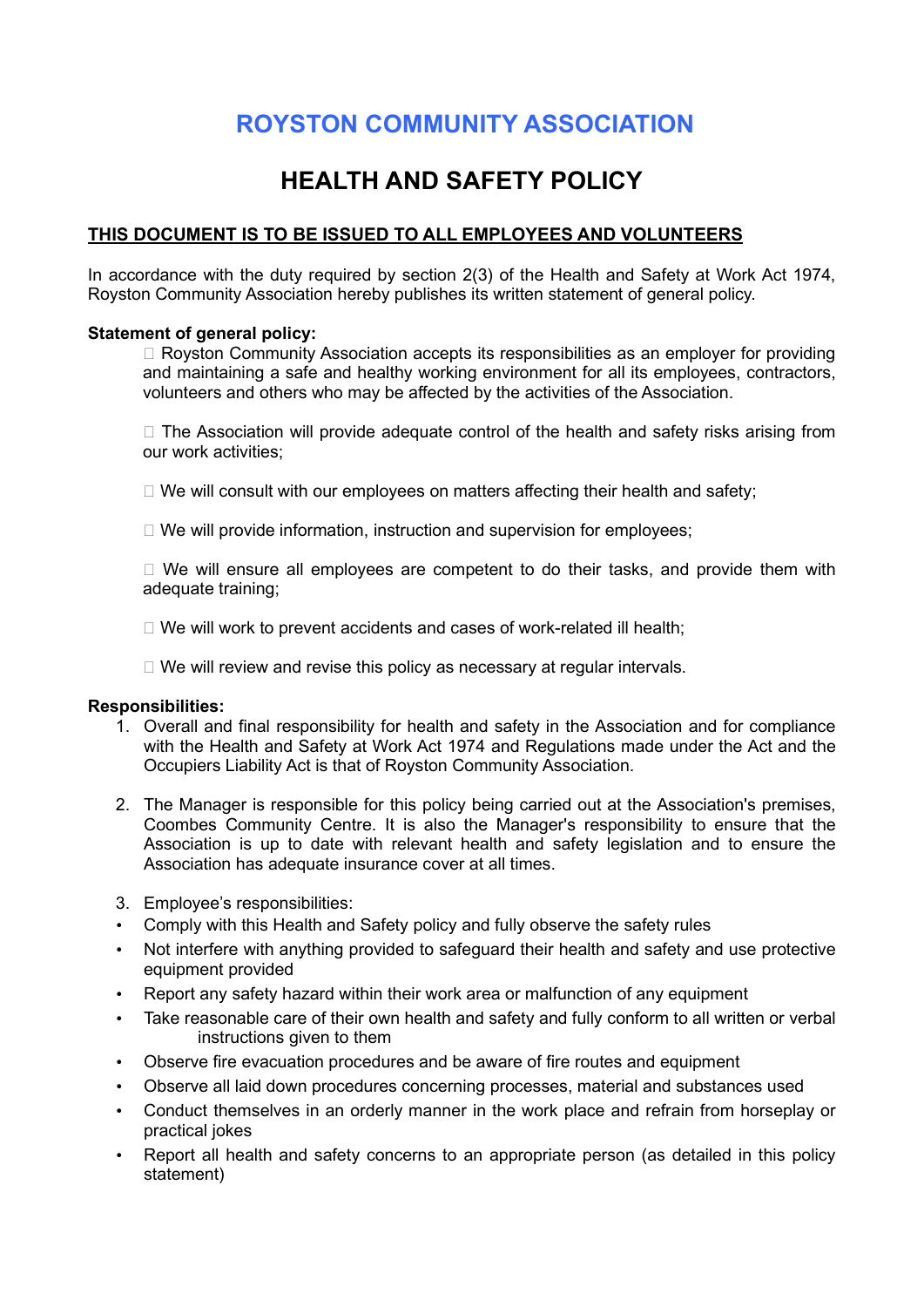#### Consultation with employees

We will consult directly with employees on matters that affect their health and safety. Employees are encouraged and required to raise any health and safety issues concerning their employment on an informal basis with the Manager. When undertaking risk assessments, employees who are affected will be consulted throughout the process.

 All employees shall receive the necessary training, instruction and information to carry out their roles in compliance with legislation and best practice.

#### Risk Assessment

Identification of hazards, assessment of the risk and the establishment and enforcement of control measures are the cornerstones of effective risk management. Risk assessments will be undertaken by the Manager for Coombes Community Centre and will be reviewed annually or when the work activity changes, whichever is soonest.

#### Accidents, First Aid and work-related ill health

A First-Aid box is kept in the office and cleaning supply cupboard for use by staff members.

All accidents and cases of work-related ill health are to be recorded in the accident book. Accident book is kept at the Community Association Office.

The Manager is responsible for reporting accidents, diseases and dangerous occurrences to the enforcing authority.

#### Fire Safety and Emergency Procedures

 $\Box$  Exit corridors, landings and stair cases must be kept clear at all times.

□ All staff must be fully conversant with the "Fire Alert" system which is displayed in all rooms.

 $\Box$  Fire extinguishers should be visually inspected, regularly maintained and checked regularly by compliance contractors and the Fire Protection Service.

□ Fire Alarm call points should be tested alternatively on a monthly basis and by the Fire Protection Service annually.

 $\Box$  Emergency evacuation procedures should be tested annually.

 $\Box$  Flammable materials must not be stored, even for a temporary period, in the office or corridors, unless the storage is in a fire-resistant structure such as a metal cupboard or bin, clearly marked "Flammable Materials".

 $\Box$  Emergency lighting should be tested regularly by the compliance contractors and the Fire Protection Service.

 $\Box$  The Manager is responsible for ensuring that fire risk assessments are undertaken and implemented.

## Smoking

Smoking is not allowed in any part of the building.

#### Control of Substance Hazardous to Health

Staff handling such substances will be trained as per COSHH guidelines. Staff should be aware of the need to take precautions when using hazardous substances in confined spaces especially flammable or toxic materials or adhesives. Staff will be responsible for checking any materials being used or brought onto any premises owned by Royston Community Association and they must ensure that they are stored safely and correctly. A COSHH register is held and must be updated as required.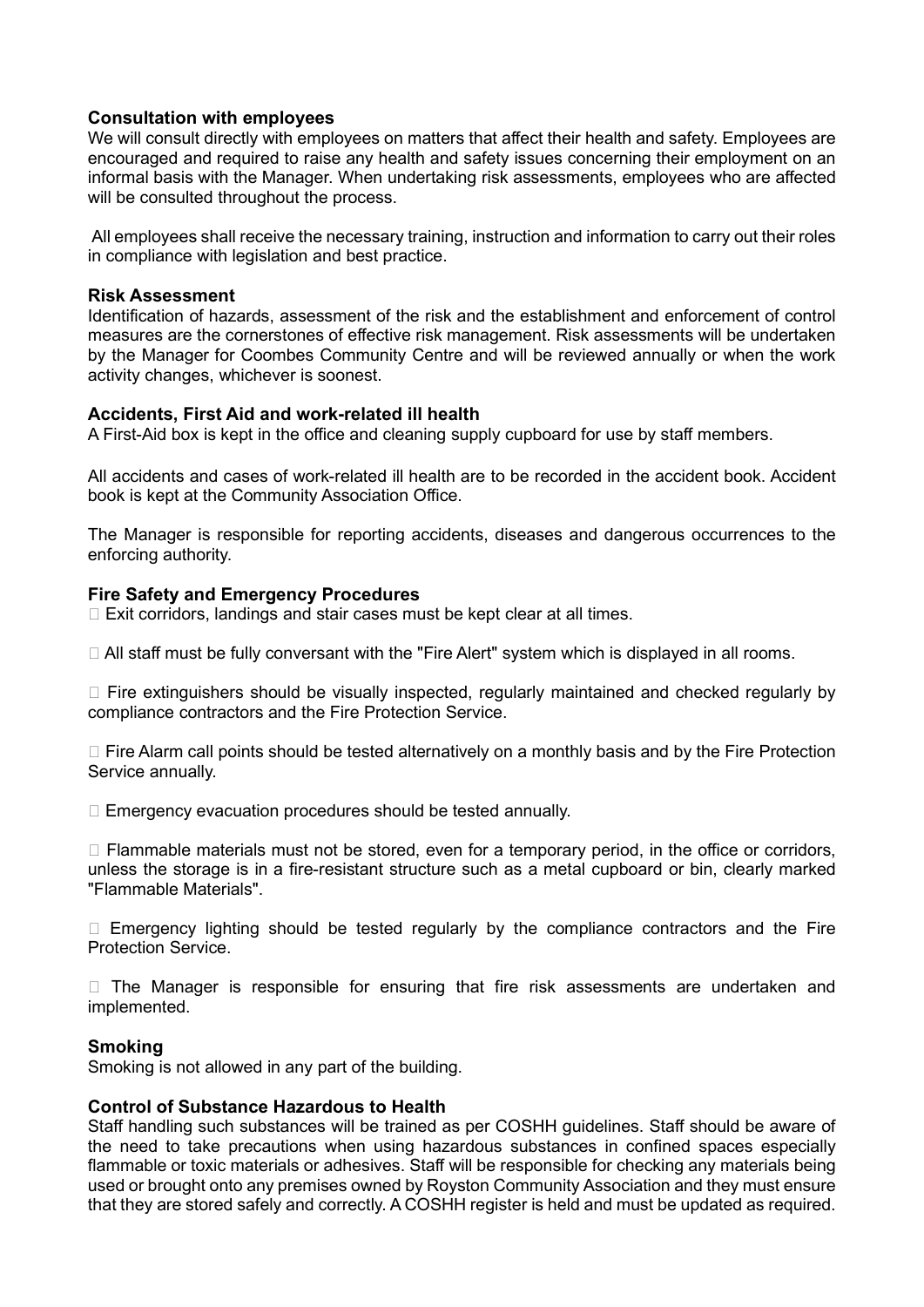## Display Screen Equipment

All display screen equipment will be monitored to ensure compliance with applicable regulations. All workstations will be assessed whenever their configuration is altered. New equipment will be assessed after installation.

#### Lone Working

Royston Community Association recognises the risks posed to any of its employees required to work alone and will take all necessary precautions to minimise those risks.

 a) Staff working alone have the responsibility to take reasonable care of themselves and other people affected by their work.

 b) Staff working alone should ensure entry to the building by visitors is within their control. Staff should check credentials if they are not satisfied as to the bona fides of any visitor acting in an official capacity (Electricity suppliers, water suppliers etc.).

c) Staff should be trained in emergency procedures (fire, etc.)

d) Under no circumstances should staff use ladders if working alone.

 e) Should a member of staff working alone become ill or sustain an accident and requires medical attention they should (if able) ring the emergency services. Staff should undergo First Aid training if deemed necessary.

#### See Lone Working Policy for further guidance

#### Manual Handling

The 1992 Regulations apply to lifting, pushing, pulling, carrying and moving by hand or by bodily force. More work injuries are caused through "handling goods" than any other single action. Manual lifting is included in this and an incorrect technique can cause serious injury.

Never attempt to lift anything beyond your capacity. If in doubt get a second person or others to help. If mechanical aids are provided, use them.

The Association will identify tasks that present a manual handling hazard, assess the risks, implement precautions and provide training to all staff at risk.

## Electricity and Electrical Equipment

The Association will:

 $\Box$  Seek advice from a competent person for all work on electricity and only use such competent persons on electrical work.

 $\Box$  Ensure our fixed installation is safe and inspect it where appropriate.

 $\Box$  Test portable electrical equipment (PAT testing) on a regular basis by a competent person

 $\Box$  Require all employees to undertake a visual check on all electrical work equipment prior to use. Staff should not carry out repairs on electrical equipment.

## General Working Environment

- Office equipment whether manually or electrically operated, must not be used by unauthorised, untrained personnel.
- High shelves should only be reached through the use of steps provided for that purpose. It is dangerous to stand on desks and chairs and this should be avoided at all times.
- Step-ladders which are used to gain access to heights must be in good condition and free from defects.
- Care must be taken to avoid ingestion, inhalation and skin contact of all chemical substances. Spillage must be cleaned up immediately while observing all precautions.
- Floors must be treated only with approved non-slip products. The method of application and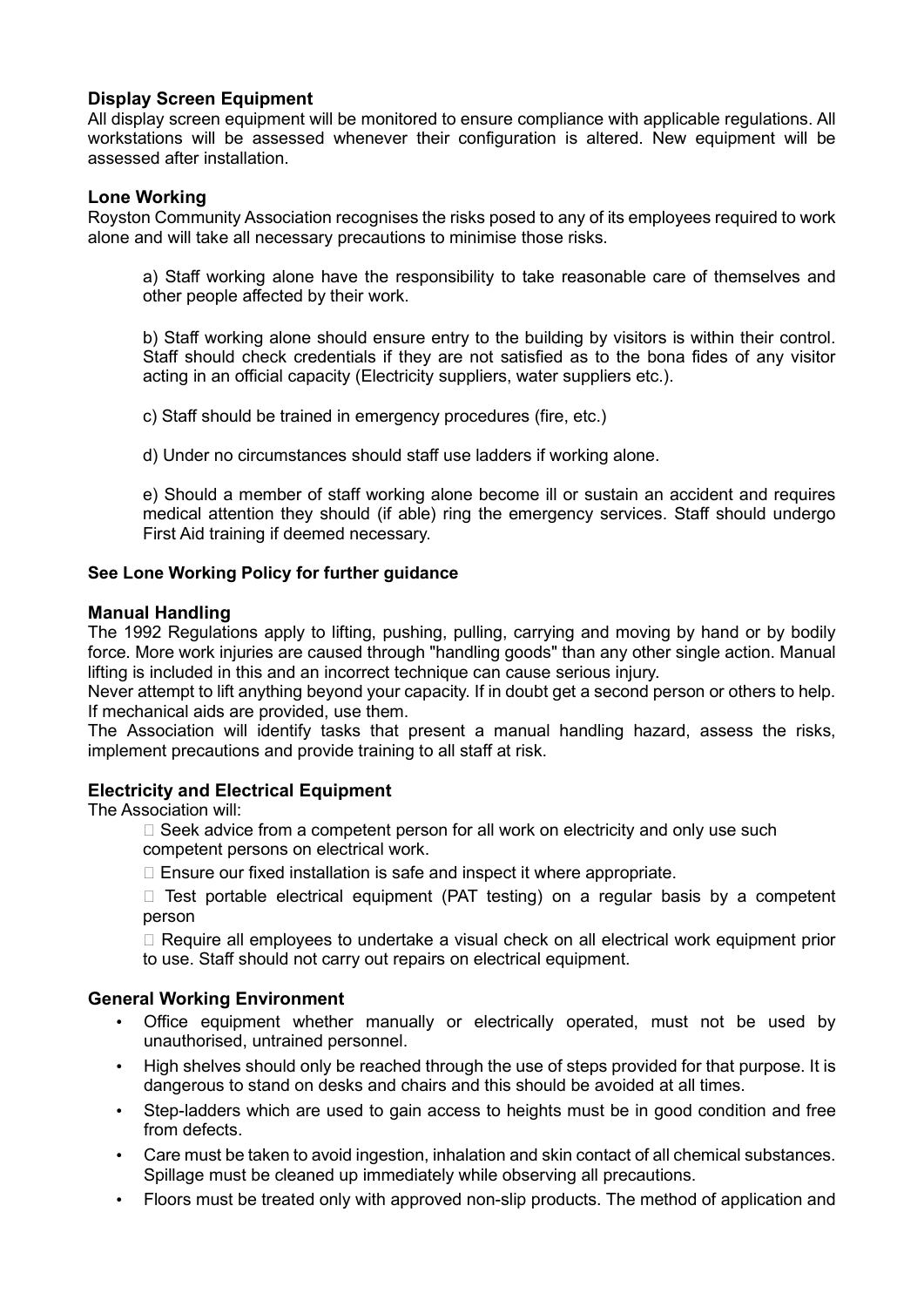quantities to be applied should be that recommended by the manufacturer.

• Employees should report:

- Structural faults which appear dangerous.
- Floor coverings, etc. which cause a tripping hazard.
- Faulty gas, electric, fittings and equipment.
- All accidents, however small, should be reported.

#### Contractors and Visitors

The Association shall ensure that where contractors or sub-contractors are engaged by the Community Association, they must maintain effective control of themselves and those working under them so as to ensure they comply with the responsibilities and duties of the Health and Safety at Work Act. (See notice to contractors – appendix 1)

The Association shall ensure that those not in the employment of the Association, including the general public are not exposed to risks to their safety or health when on Association premises or at events organised by or on behalf of the Community Association.

## Legislation consulted on compiling this policy:

- □ Health and Safety at Work Act 1974
- $\Box$  Electricity at Work Regulations 1989
- $\Box$  The Management of Health & Safety at Work Regulations (1999 & 2006 Amendment)
- □ Manual Handling Operations Regulations 1992
- $\Box$  The Personal Protective Equipment at Work Regulations 2018
- □ The Health & Safety (Display Screen Equipment) Regulations 1992
- □ The Provision and Use of Work Equipment Regulations 1998
- □ The Workplace (Health, Safety & Welfare) Regulations 1992
- $\Box$  The Control of Substances Hazardous to Health (COSHH) Regulations 2002
- □ The Fire Precautions (Workplace) Regulations 2006
- □ The Health & Safety (Young Persons) Regulations 1997
- □ The Smoke-Free (Premises and Enforcement) Regulation 2006
- □ The Regulatory Reform (Fire Safety) Order 2005
- □ Work at Height Regulations 2005
- □ Lifting Operations and Lifting Equipment Regulations 1998
- $\Box$  Health and Safety (First Aid) Regulations 2013
- □ Health and Safety (Consultation with Employees) Regulations (HSIER) 1996